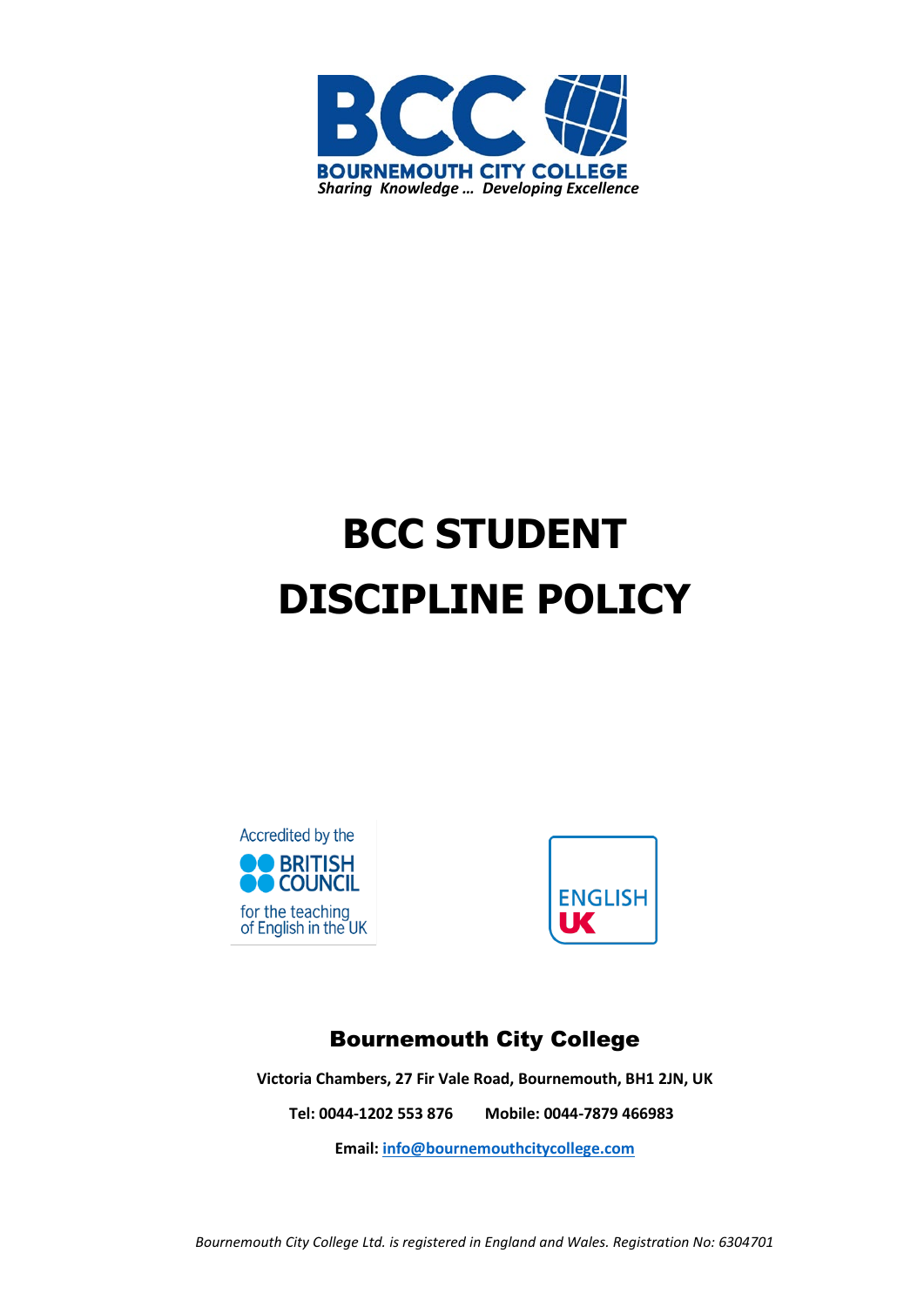### **SUMMARY:**

Bournemouth City College (BCC) strives to encourage a regular attendance policy to ensure that our students receive the most from their language courses, encourage students to attend classes on a regular basis and so that we comply with statutory requirements on attendance.

This document includes:

- *1) BCC Student Discipline Policy*
- *2) Teacher's response to Disruptive Behaviour*
- *3) Director of Studies response to Disruptive Behaviour*
- *4) Managing Director response to Disruptive Behaviour*
- *5) Expulsion process*

BCC administration staff must follow the procedures and steps set out in this document to ensure that the consistency is followed by all members of BCC.

This policy is reviewed and amended due to business needs and requirements on regular basis.

| <b>Policy created by:</b> | <b>Policy created:</b> | Last Reviewed: | Last Reviewed: | Last Reviewed: |
|---------------------------|------------------------|----------------|----------------|----------------|
| Turcekova                 | July 2019              | July 2020      | July 2021      |                |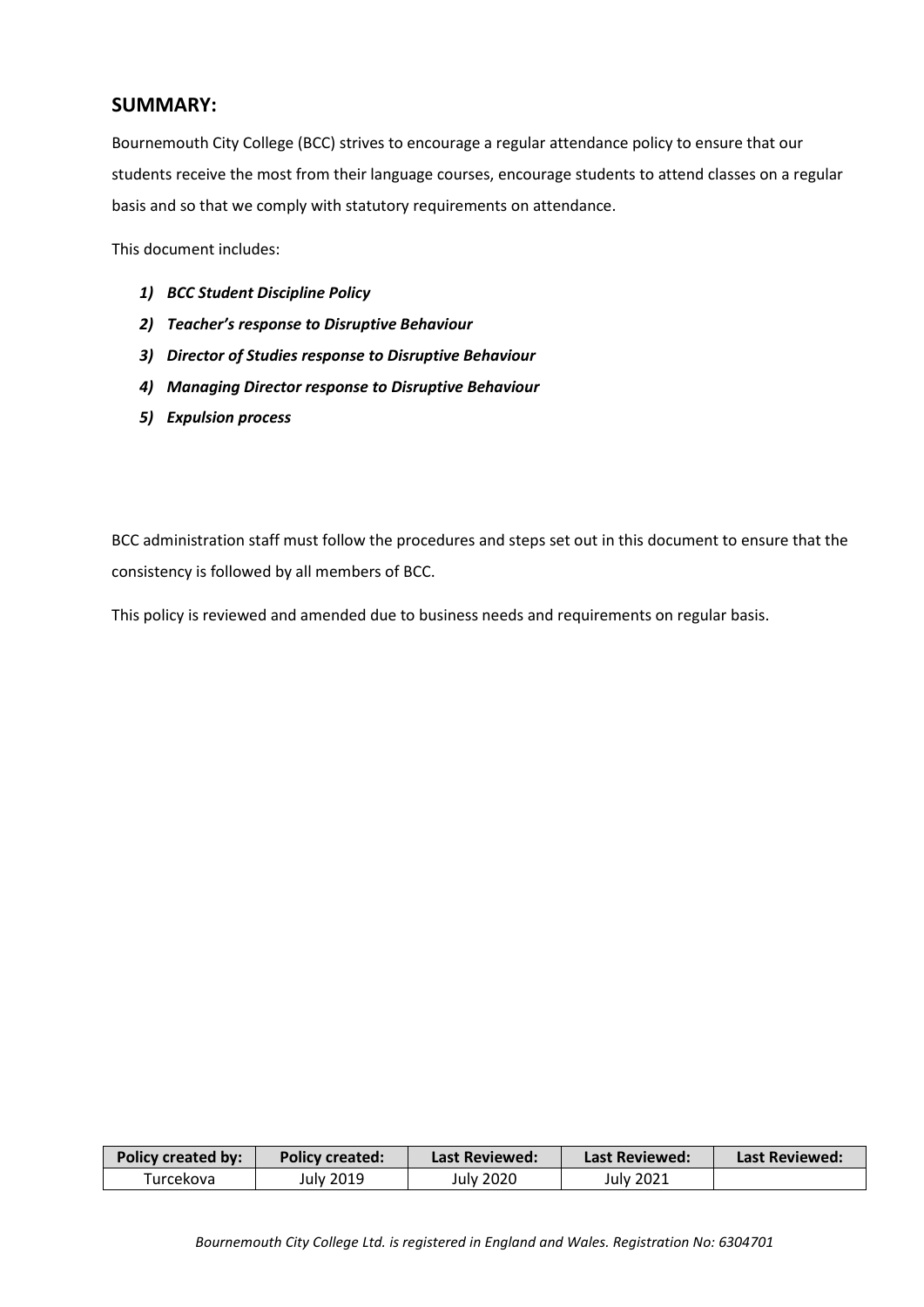## **BCC STUDENT DISCIPLINE POLICY**

The BCC Discipline Policy aims to provide general information to BCC staff with clear and detailed information on how to deal with student disruptive behaviour. BCC aims to provide and to create a safe, friendly and enjoyable environment for everyone. BCC believes all its staff and students should build a positive relationship based on respecting cultural differences.

BCC Student Discipline Policy aims to make sure students understand the consequences of misbehaviour and disruptive behaviour in the college premises.

*Student misbehaviour is when the student misbehaves in a classroom or in another BCC premises, which disrupts the educational process and badly affects other student's wellbeing. Such behaviour includes, but is not limited to, verbal or physical abuse or threats to other students or members of BCC staff.*

Every student is required to follow this policy and accompanying procedures.

## **TEACHER'S RESPONSE TO DISRUPTIVE BEHAVIOUR**

#### **When disruptive behaviour occurs:**

- 1) The teacher will warn the student. The warning will consist of oral notification of bad student's behaviour and an explanation why his/her behaviour is disruptive and not acceptable. It must be clear that continuing with disruption will cause student removal from the classroom.
- 2) If student fails to comply with the teacher's warning, the teacher may require the student to immediately leave the classroom for the reminder of the class period.
- 3) If the student refuses to leave, the teacher may report the incident to Director of Studies to remove the student.

#### **DIRECTOR OF STUDIES 'RESPONSE TO DISRUPTIVE BEHAVIOUR**

If the Director of Studies believes the disruptive behaviour poses an immediate threat to the safety of the teacher, the students or any other person, the Director of Studies may contact police to remove the student from the premises, regardless if a warning has been issued or not.

This action should be immediately reported to the Managing Director, by email, to review with respect to whether the student's behaviour poses an imminent threat to students, teachers or other persons and further discussion if the student should be removed from the college.

If the Director of Studies chooses to allow the student to return to the class and continue with the course, the process is resolved and does not require any further action.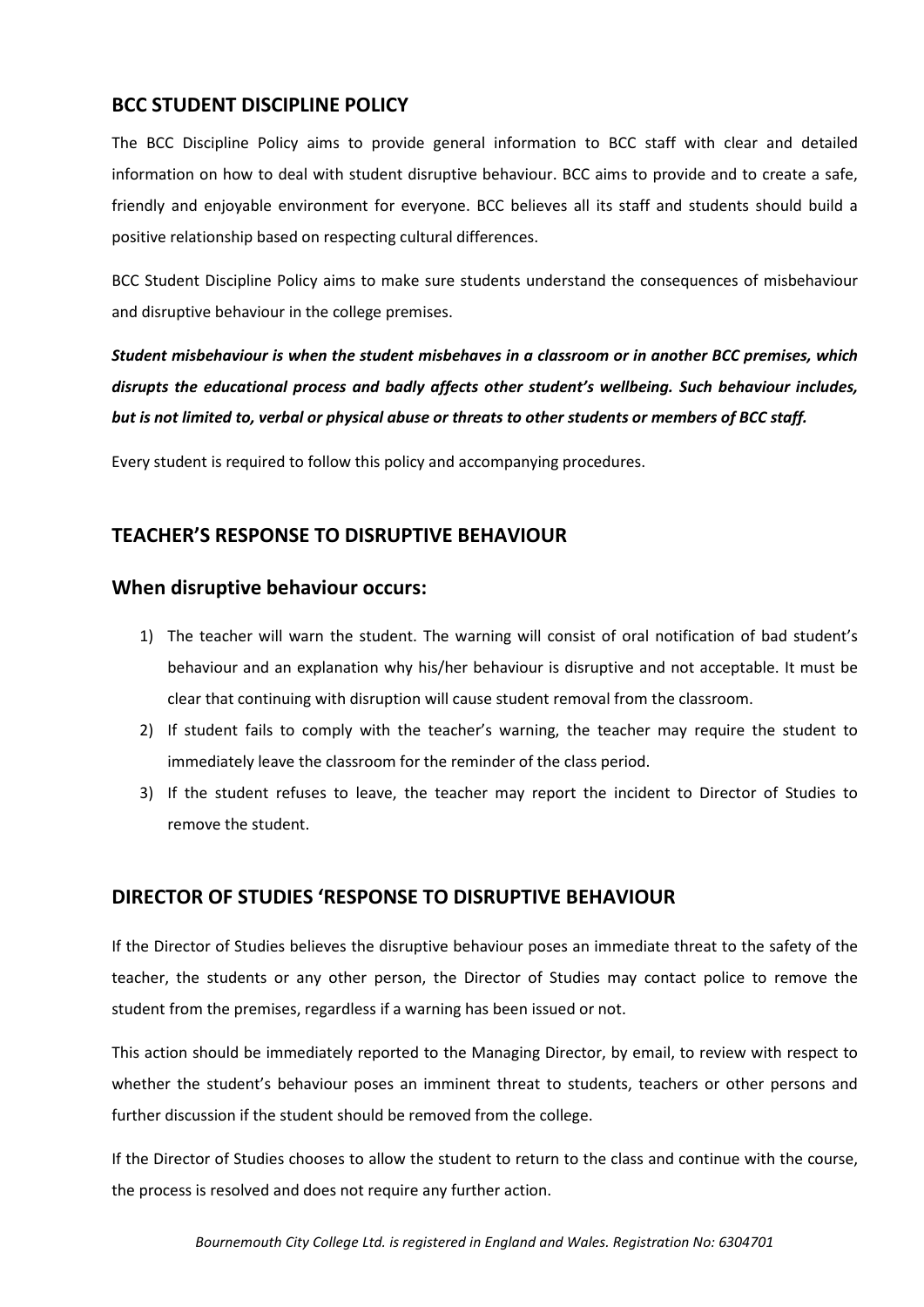## **MANAGING DIRECTOR RESPONSE TO DISRUPTIVE BEHAVIOUR**

three (3) working days from the day of written complaint.

In the case of any further discipline problems from the student, following a discussion with the Director of Studies, the Managing Director will:

1) Notify the student in writing, via e-mail or post, within 1 day of receiving the Director of studies notice that the matter has been submitted to the Managing Director for a decision on whether the student should be removed from the course and that she/he may not return to the class until the issue is resolved.

This written notification shall include a written description of the disruptive behaviour complained of and a copy of the Student Code of Conduct in the Classroom, which includes a procedure to correct the behaviour in the classroom and includes a description of the complaint process. Each student will also be informed that if he/she wishes to respond to the complaint, he/she must submit a written statement to the Managing Director and meet with the Managing Director within

- 2) Arrange a time to meet with student within three (3) working days after written notice to the student, review existing situation and allow student to comment and explain their behaviour
- 3) Decide on the appropriate outcome for disruptive student based on the student's circumstances
- 4) Send a notification of decision in writing, by email or post, with an explanation of the decision, within three (3) working days after meeting and receiving student's feedback. The decision may consist of:
	- *Allowing the student to return to the course with or without conditions*
	- *Allowing or requesting the student to transfer to another course, which could be more appropriate for the student*
	- *Withdrawing the student from the BCC course*

If the Managing Director decides that the student should be removed from the course, she/he will sign the Disruptive Student Withdrawal Form. A copy of the form will be emailed or posted to the student. The Office Manager will also notify the UK Visas and Immigration office and the student's agent or sponsor.

In the event a decision is made at any point in this process that the student was removed without due cause, then the student will be allowed to return to the course and the Director of Studies will work with the student to facilitate the completion of any work missed.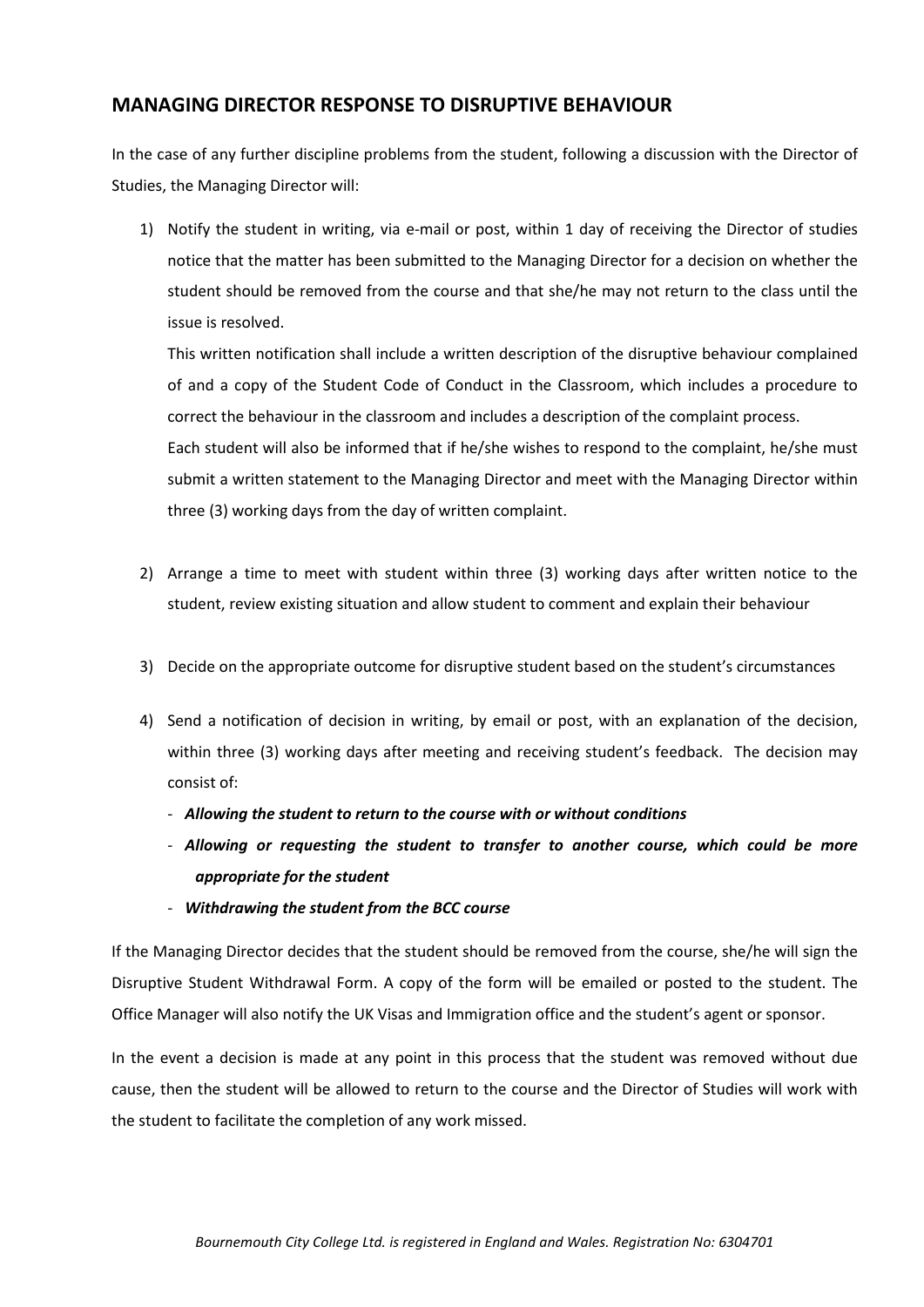## **EXPULSION PROCESS**

#### **Expulsion is a permanent exclusion of the student from the language course at BCC.**

The Managing Director together with Director of Studies should follow the process:

#### *1. INFORM STUDENT, AGENT OR SPONSOR*

If the Managing Director decides to remove the student from the course, the letter of permanent exclusion from the course at BCC will be sent to the student within three (3) working days, by email or by post, together with a copy of Disruptive Student Withdrawal Form.

Providing the copies of student's Disruptive behaviour record, the Managing Director will issue a letter to confirm the expulsion of the student from the language course to her/his agent or sponsor with the reason of expulsion. If the student is to be expelled from BCC, he/she will be responsible for any loss of course fees.

#### *2. INFORM UK VISAS AND IMMIGRATION*

The Managing Director will issue a letter to the UK Visas and Immigration within 24 hours from the expulsion date.

#### *3. MAINTAIN RECORDS*

BCC will maintain all the relevant records of student's disruptive behaviour, records of meeting with Director of Studies and the Managing Director, together with all copies of the emailed correspondence addressed to student.